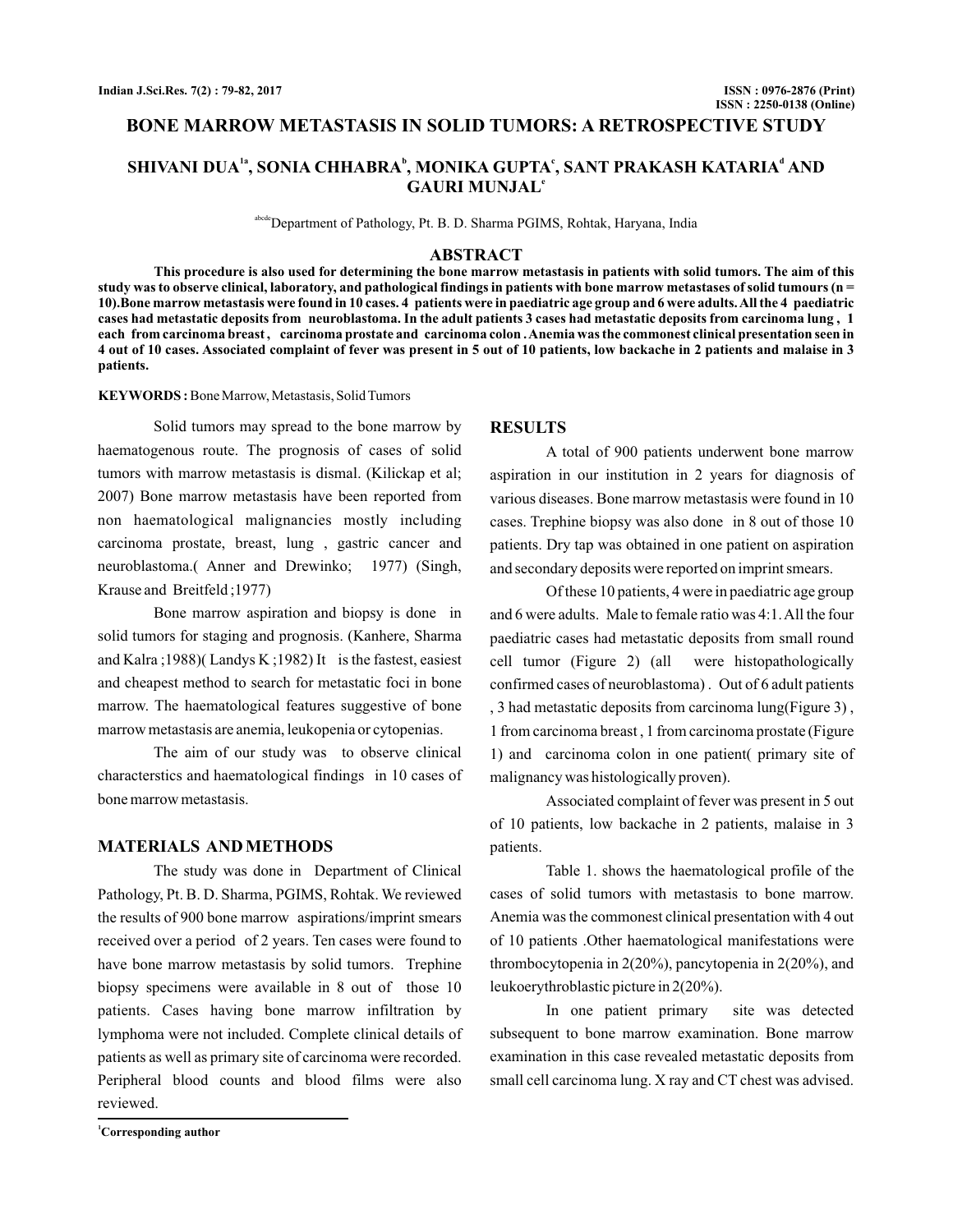

**Figure 1 : Metastatic Cells in Bone Marrow Aspiration Smear From Adenocarcinoma Prostate (200x)**



**Figure 2 : Bone Marrow Aspiration Smear Showing Metastatic Tumor Cells From Neuroblastoma. (200x)**

| <b>Blood Picture</b>        | <b>Number of Cases</b> | Percentage |
|-----------------------------|------------------------|------------|
| Anemia                      |                        | 40%        |
| Thrombocytopenia            |                        | 20%        |
| Pancytopenia                |                        | 20%        |
| Leukoerythroblastic picture |                        | 20%        |

**Table 1 : Hematological Profile of Solid Tumors With Bone Marrow Metastasis**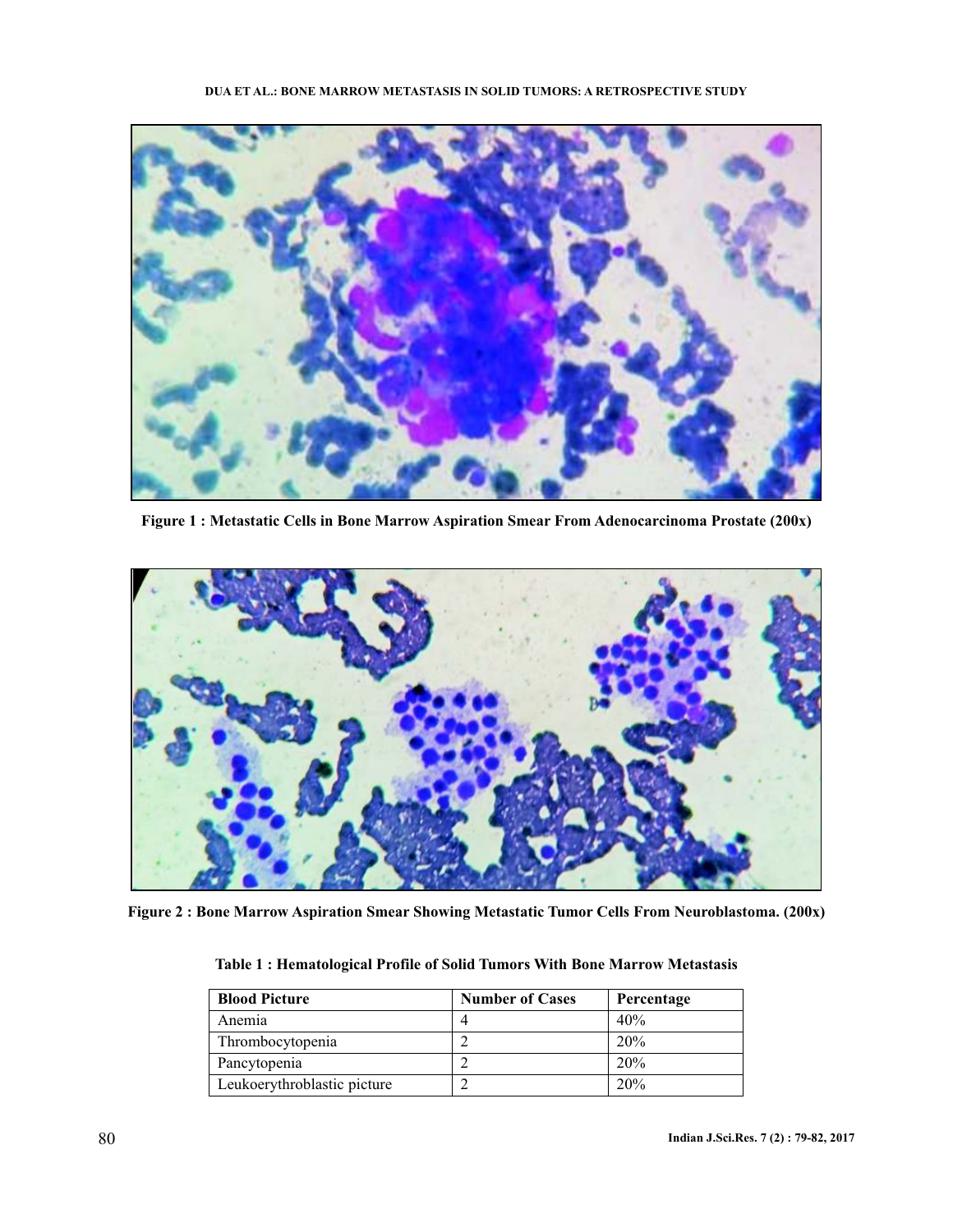

**Figure 3 : Metastatic Tumor Cells From Small Cell Carcinoma Lung. (200x)**

On CT chest and CT guided biopsy lung, diagnosis of small cell carcinoma was confirmed.

### **DISCUSSION**

Bone marrow aspiration and biopsy are easily applicable and accessible method in diagnosing metastatic solid tumors . Although magnetic resonance imaging and bone scintigraphy can give information about the spread of the disease; bone marrow aspiration and biopsy is more widely used in determining bone marrow metastasis because of the compatibility of histopathological and immunohistochemical examination. (Kucukzeybek et al.; 2014).

Disseminated cells from primary solid tumors are considered to be the cause of metastases formation and relapse of disease. Consequently, their detection is of high importance for staging, prognosis and decisions about adjuvant therapy (Zehentner ; 2002).

Theoretically, all tumors can metastasize to the bone marrow, however, cancers of the breast, prostate and lung are the most frequently encountered ones in adults.

(Kilickap et al., 2007) In pediatric cases, neuroblastoma is responsible for the majority of cases. In a retrospective study, Mohanty et al. showed that prostate cancer (47.8%) was the most common tumor among adults, followed by breast cancer (28.2%).( Mohanty and Dash, 2003)

In our study, we reviewed the results of 900 patients who had a bone marrow aspiration. We found 10 cases with BM metastasis of solid tumors. Lung cancer was the most commonly encountered tumor. In our study, all pediatric cases had neuroblastoma.

Patients with BM involvement could have normal blood counts, some disturbances in one or more series or they could be pancytopenic. Though severe anemia can be life threatening, the complications of neutropenia and thrombocytopenia result in more morbidity and mortality. Pancytopenic patients are known to have a higher complication risk than the others( Kilickap et al; 2007). In our study anemia was the most common finding on haematological examination.

The haematological abnormality most suggestive of marrow infiltration, though not specific for it is